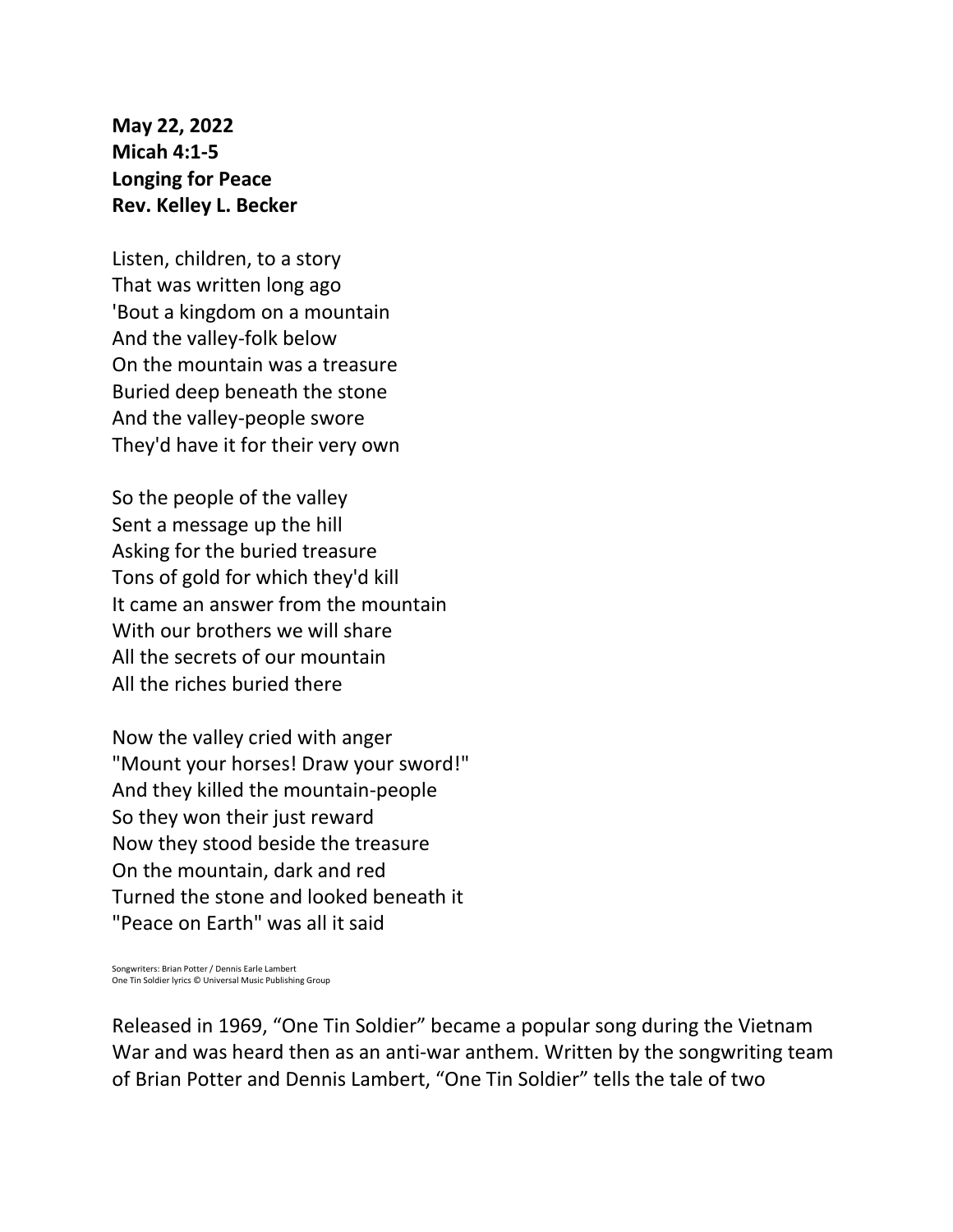neighboring tribes: the warlike Valley Folk and the peace-loving people in the Mountain Kingdom.

The Mountain People possessed a great treasure and the Valley Folk wanted it. So, they sent a message demanding the buried treasure and the Mountain People responded, saying they would share the treasure and all the secrets of the mountain with the Valley Folk. However, sharing was not what the Valley Folk had in mind. They instead invaded and killed the Mountain People. Once triumphant, the Valley Folk turned the stone and looked underneath it; they found nothing, but the words "Peace on Earth" inscribed on the underside of the stone. And here's the chorus: "Go ahead and hate your neighbor. Go ahead and cheat a friend. Do it in the name of heaven. You can justify it in the end. There won't be any trumpets blowin'. Come the judgment day on the bloody mornin' after, one tin soldier rides away."

The message: war is futile.

What treasure could possibly be more important than living in peace with one another? What could be so valuable the Valley Folk were willing to kill all the Mountain People to possess? The events recorded in this song aren't so hard for us to imagine, are they? History tells us that very often human beings are willing to trade other people's lives for things like oil, land, revenge, religion. And the sad truth is, after all the violence and all the killing, the ones who claim victory lose too. If you don't believe me, spend some time in a VA Clinic talking to veterans who have returned home from war. Their lives will forever be impacted by the trauma they experienced. They have seen things and been told to do things no human should have to. It is traumatic because we were not created to kill each other.

When we inflict violence on others, we give away the peace our souls long for. As we watch in horror as the war in Ukraine goes on and as we mourn with the people of Buffalo, NY in the aftermath of a terrorist's hatred, the world, and our lives seem anything but peaceful. But I long for peace…I wonder if you do too. Do you long for a world in which killing other human beings is never an option? Do you long for a world in which the ways of love, justice, and compassion are the norm, instead of the exception? Here's what the Valley Folk didn't know, the peace we long for begins with us, in our hearts and homes, in our words, and our actions.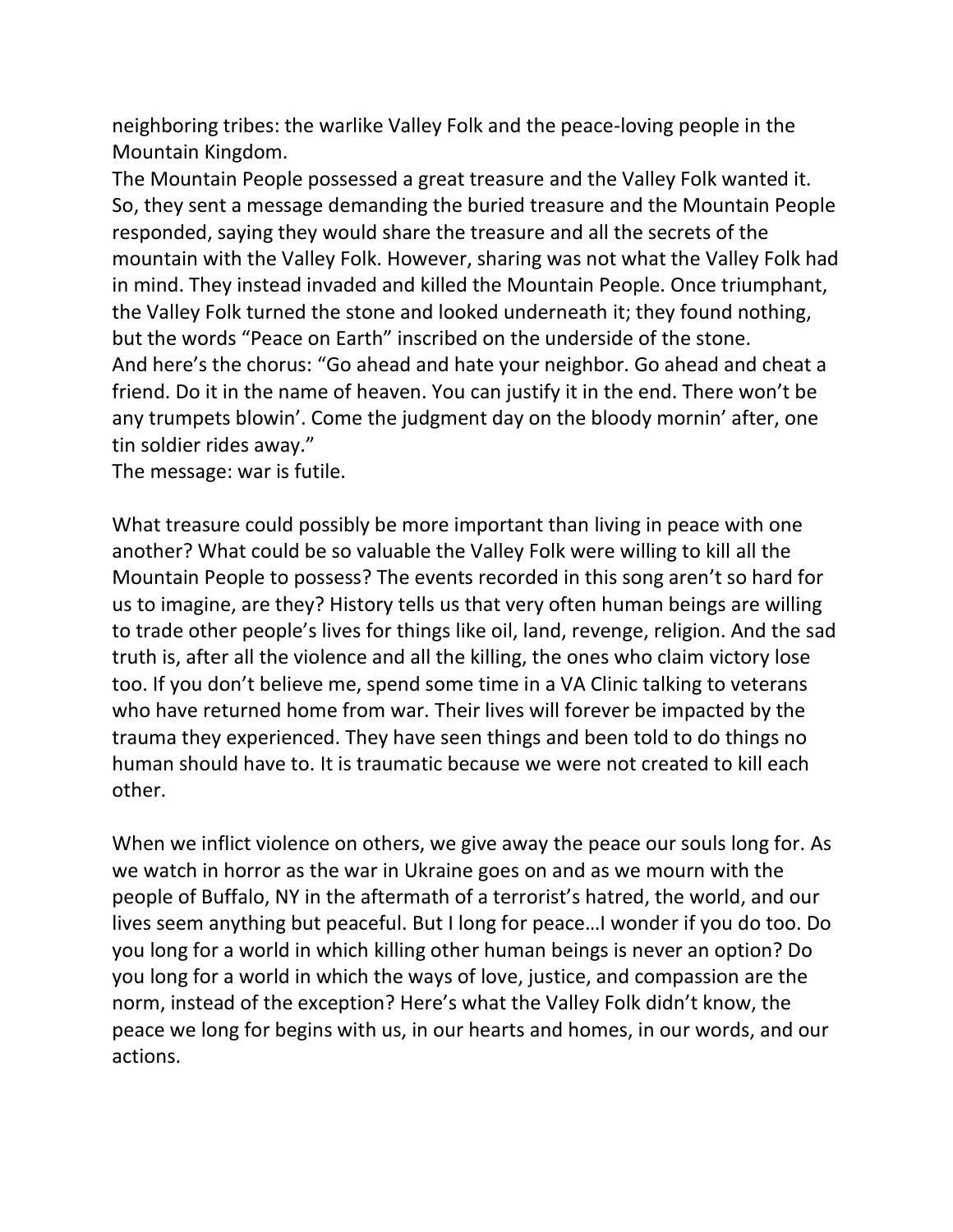I like to talk about peace around Memorial Day, which is already next week. The day which has been set aside to remember and honor the soldiers killed in American wars. I'm embarrassed to say that I just recently learned that the earliest recorded observance of Memorial Day was in 1865. It took place at the Washington Racecourse and Jockey Club in Charleston, South Carolina. In the late stages of the Civil War, the Confederate army transformed the formerly posh country club into a makeshift prison for Union captives. More than 260 Union soldiers died from disease and exposure while being held in the racetrack's openair infield. Their bodies were hastily buried in a mass grave behind the grandstands.

When Charleston fell and Confederate troops evacuated the badly damaged city, Black people freed from enslavement were left behind. One of the first things those brave human beings did was give the fallen Union prisoners a proper burial. They exhumed the mass grave and reinterred the bodies in a new cemetery. The fence around it was inscribed with the words: "Martyrs of the Racecourse." On May 1, 1865, a crowd of 10,000 people, mostly Black, staged a parade around the racetrack. Schoolchildren carried armloads of roses and were followed by hundreds of Black women carrying baskets of flowers, wreaths, and crosses. Members of the famed 54th Massachusetts and other Black Union regiments were in attendance as well.

This story of the origin of Memorial Day, which had been previously unknown to me, collided in my heart with the news of the act of racially motivated, hate fueled terrorism in Buffalo last Saturday. As I set the compassionate acts of the Black community in Charleston 157 years ago side by side with the ways in which Black people have been and are treated in this country today, I felt shame. I feel ashamed because, while I was not present when Black bodies were sold to the highest bidder, I am here now, participating in systems that continue to dehumanize not only Black people, but brown people, indigenous people, anyone "other" than white people. Friends, we are not responsible for what happened then, but what's happening now, which is rooted in the same "othering" of human beings, is on us. Acts of violence and war are allowed to happen because one side is always "the other."

I don't want you to misunderstand me. I do believe every single soldier who has been killed fighting for this country deserves to be honored and remembered and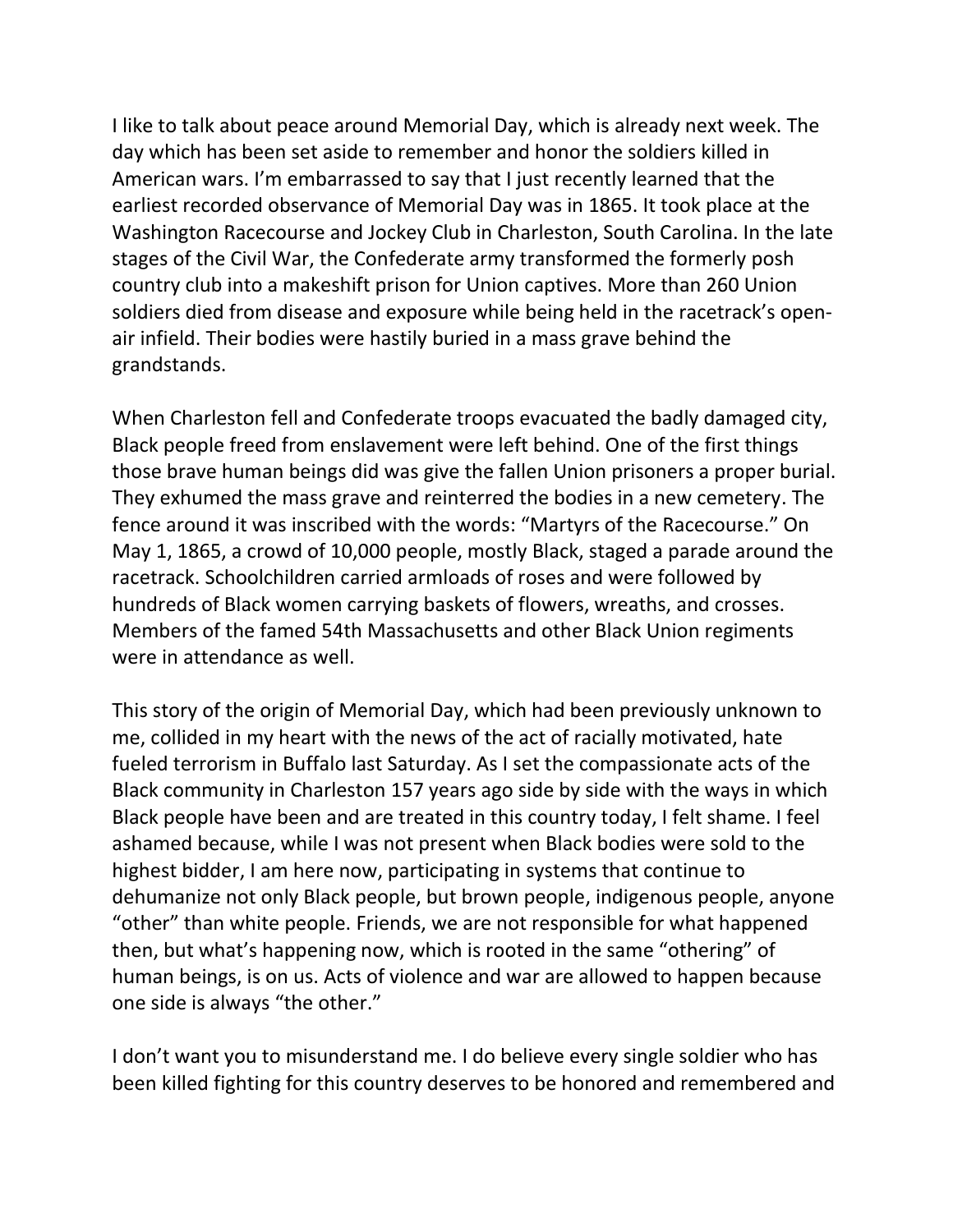their graves adorned with flowers and flags. But the truth is, the very best way to honor their lives and their sacrifice is to stop sending more soldiers to fight and to be the people and the nation they fought for, where there is "liberty and justice for all." We must be about the work of creating a world in which war is no longer an option on the table at all, where acts of violence and killing human beings are not a part of everyday life.

That world is hard to imagine when, every day, we turn on our televisions or fire up our computers and see bombs being dropped and blood on our neighbors' streets and we see black bodies dead in a grocery store and we learn that once again, the attack was motivated by the evil of racism. The author of the New Testament book Hebrews wrote, "…faith is the assurance of things hoped for, the conviction of things not seen. As people of faith, we are called to keep hope alive, even though a world at peace is something we have never seen. So today, as we prepare for our Memorial Day pilgrimages to cemeteries, family picnics, and the launch into summertime that next weekend will bring, I would like us to reflect on the words of 8<sup>th</sup> century prophet, Micah, who offers us some imagery for that world we have not seen; one in which all people would acknowledge the ways of God, there would be no need for weapons of war, and each person would have the opportunity to enjoy the benefits of peace. This is Micah 4:1-5:

In days to come

 the mountain of the Lord's temple shall be established as the highest of the mountains and shall be raised up above the hills. Peoples shall stream to it,

**2** and many nations shall come and say:

"Come, let us go up to the mountain of the Lord,

to the house of the God of Jacob,

that God may teach us God's ways

and that we may walk in God's paths."

For out of Zion shall go forth instruction,

and the word of the Lord from Jerusalem.

**<sup>3</sup>**God shall judge between many peoples

and shall arbitrate between strong nations far away;

they shall beat their swords into plowshares

and their spears into pruning hooks;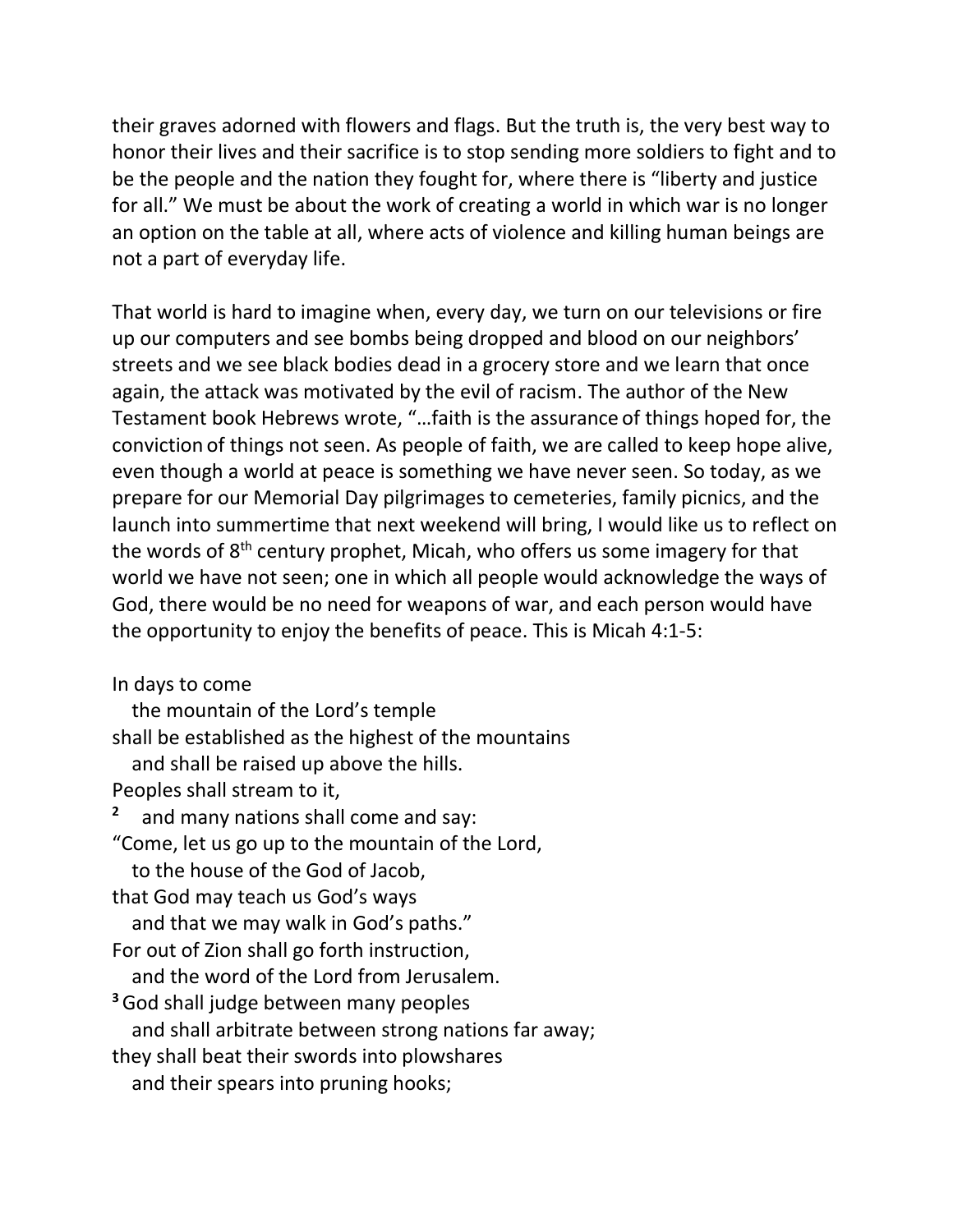nation shall not lift up sword against nation; neither shall they learn war anymore; **<sup>4</sup>** but they shall all sit under their own vines and under their own fig trees, and no one shall make them afraid, for the mouth of the Lord of hosts has spoken. **5** For all the peoples walk, each in the name of its god, but we will walk in the name of the Lord our God forever and ever.

This text was either written around the time of the Israelites' Babylonian exile or a bit later, in response to the threatened invasion of Israel by the Assyrians. It was a much needed word of hope amid a time of intense suffering for the people of Israel. On the heels of the previous three chapters, in which the prophet pronounced judgement on the people for turning from the ways of their God, this chapter paints a picture of a world yet to be, absent of war, a world in which all people can enjoy the fruits of peace. In this text, we can hear the prophet's longing for relief from oppression, a return of all that has been lost, a recognition that the ways of God will prevail. Man, God's people have sure been longing for these things for a very long time.

Yet, here we are, still living in a world where violence is commonplace, maybe even celebrated. Our children play video games that hinge on violence. We pay money to watch movies in which the plots depend on people hurting or killing other people. We allow our government to kill, on our behalf, human beings convicted of crimes, even while we know our justice system doesn't work for Black and brown people and people who are poor. When the person responsible for the Buffalo tragedy last week was arrested without being killed, many were angry because the nation has watched so many encounters between law enforcement and Black people that ended with the Black person dead. That's where we are…we get mad that a human being didn't die.

It's like we have been desensitized to the point that the idea of snuffing out a life doesn't seem like a big deal. I think this attitude is possible because we see certain human beings as "other." They are "other" because they have committed a crime, speak a different language, stand in the way of what we want, don't believe what we believe, do not share our skin color, and the list goes on and on.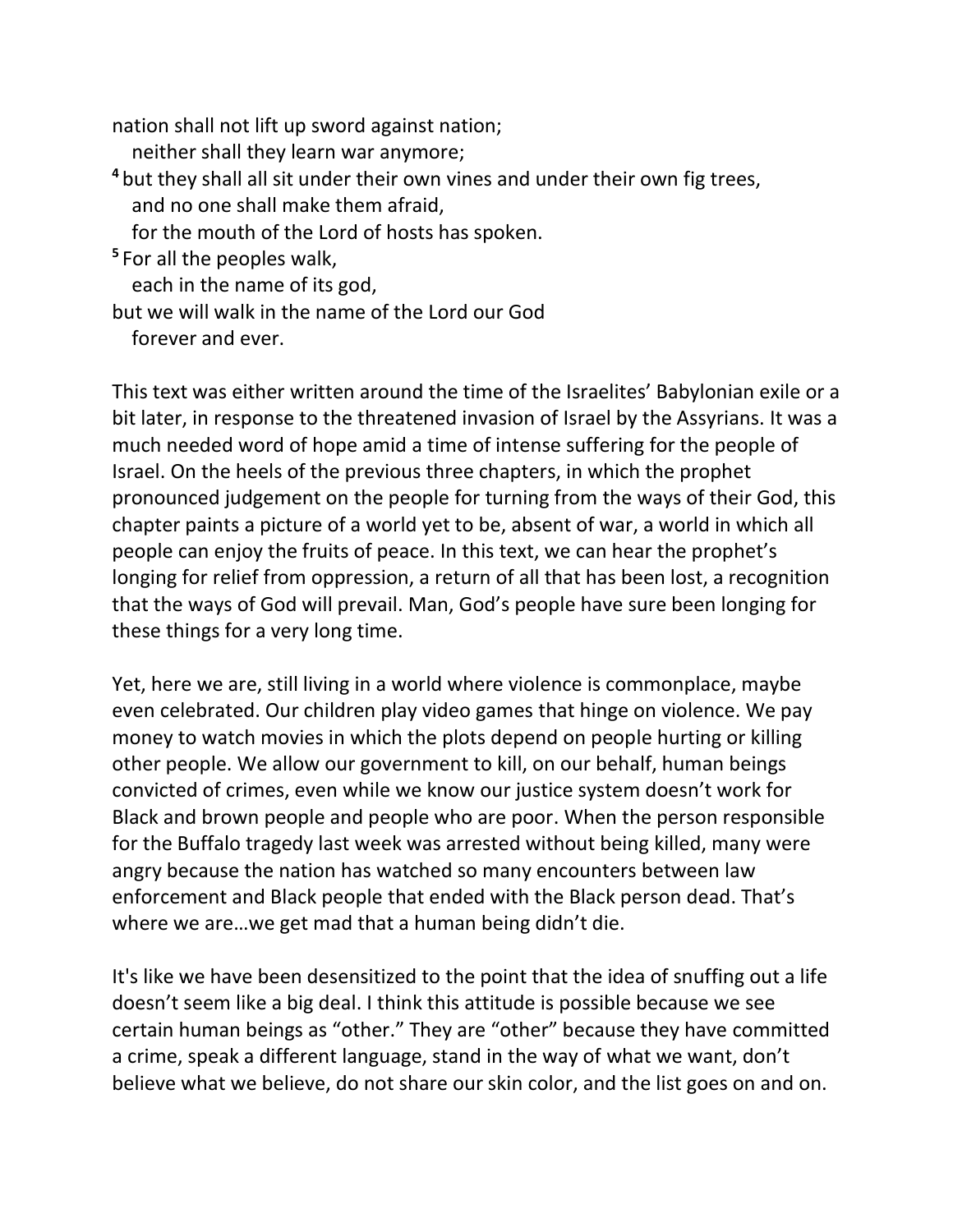And if we can keep ourselves convinced that there are, indeed, "others," than we can excuse our tolerance for violence that affects *them*.

The problem is war and violence doesn't just affect them; it affects all of us. The war in Ukraine, which has actually been blessed by some Christian leaders in Russia, affects all of us. Ukrainians are being displaced from their homes. Allies are spending billions of dollars, not only on refugee assistance, but on supplies to fight the war. Nations in Africa, dependent on Ukrainian grain, are in dire need because the ships carrying grain can't leave Ukrainian ports. The world is struggling to figure out what to do without Russian energy. And every day, more people are killed, and we are watching it in real time. That alone will have a lasting effect on all of us.

It isn't just Ukraine though. In the United States, since May 13<sup>th</sup>, 17 people have been killed and 79 people injured in mass shootings, which are defined as 4 or people shot in a single incident.

## <https://www.gunviolencearchive.org/reports/mass-shooting>

That statistic ought to break our hearts. We are a nation at war with one another in a world at war with itself. Micah's vision seems so far afield from what our imaginations can fathom we have to wonder if anything we do or say matters. The dust from one war or one act of violence doesn't have time to settle before the next happens.

As I read the news these days, I find myself thinking about something physician and anthropologist, Dr. Paul Farmer said (I've probably shared this quote before), "The idea that some lives matter less is the root of all that is wrong with the world." In 2018, Dr. Farmer was interviewed by Alvin Powell of the Harvard Gazette. In the interview, talking about his now famous quote, Dr. Farmer said, "Someone told me recently, 'I just love your quotation: 'The idea that some lives matter less is the root of all that's wrong with the world.' And I thought what I always do: Wait, didn't Jesus say that? And just about every minor Jewish prophet?" He was right.

For me, every time I use this quote, I test it and try to think of a case in which valuing some lives less than others is not the root of the evil that happened. I have yet to think of one.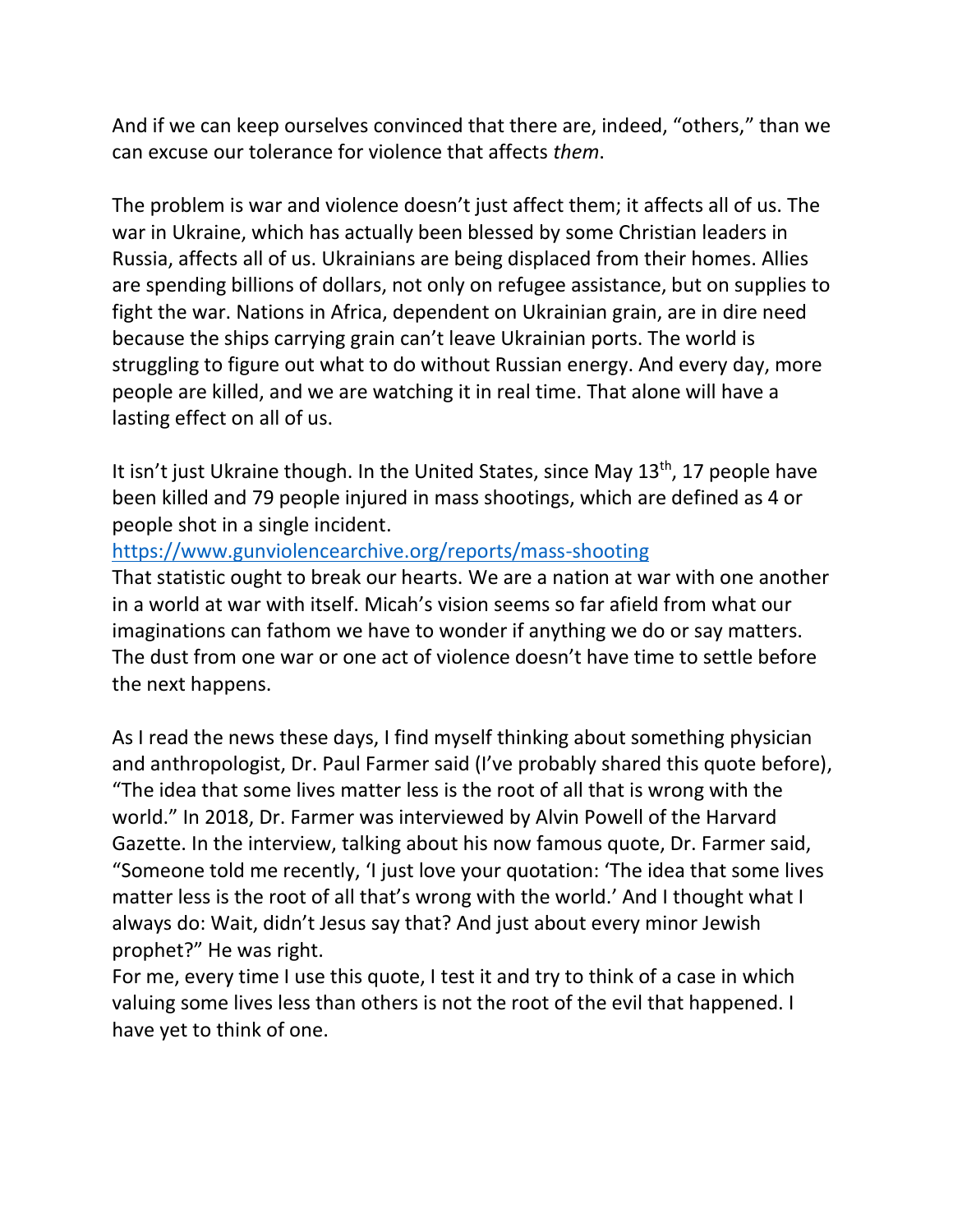Dr. Farmer died a couple months ago while working in Rwanda. He was the cofounder of an organization called Partners in Health which provided medical care to impoverished countries, including Haiti, Rwanda, Peru, and Russia. In his own way, he worked for peace by recognizing the worth of every single human being. Dr. Farmer got it right. Every bullet shot, every bomb dropped, every system designed to oppress, every law or policy that adversely affects Black and brown people, women, people with disabilities, and the LGBTQ+ community, is rooted in the lie that some lives matter more than others. We cannot accept the world as it is because, quite frankly, for many people, the world is getting more and more dangerous.

Nothing we do will bring all war and violence to an end today. The world has not become what it is overnight and will not change overnight either. However, I believe that every time we refuse to accept that some lives are worth less than others, we create pockets of peace in our lives and in the world. If Micah's vision is a vision we can embrace, one in which our weapons of violence are turned into tools that create abundance, what might that look like?

I imagine it will look a bit like what's happening now as military cargo planes are used to transport millions of bottles of baby formula, rather than using the planes to transport weapons of war.

I imagine it will mean governments spending less money on military might and more money forgiving student loans, supporting people with mental health care, caring for the very young and the very old, and finding humane, dignified solutions for immigrants at our southern border. There lives do not matter less than ours. They just don't.

I imagine it will look a lot like people of God becoming aware of how we participate in the "othering" of our neighbors and us being willing to change. It will be asking people which pronouns they use and then using them. It will be helping all people access the healthcare they need.

So, here is my challenge to all of us. Make a list of the tools you have at your disposable. Things like social media, money, time, etc. And then consider how you might use them to bring about life and abundance. What does social media look like for someone who is focused on those things? What does how we spend our time and money look like if we are really interested in peace? We do not have to do more things; we just have to do them differently.